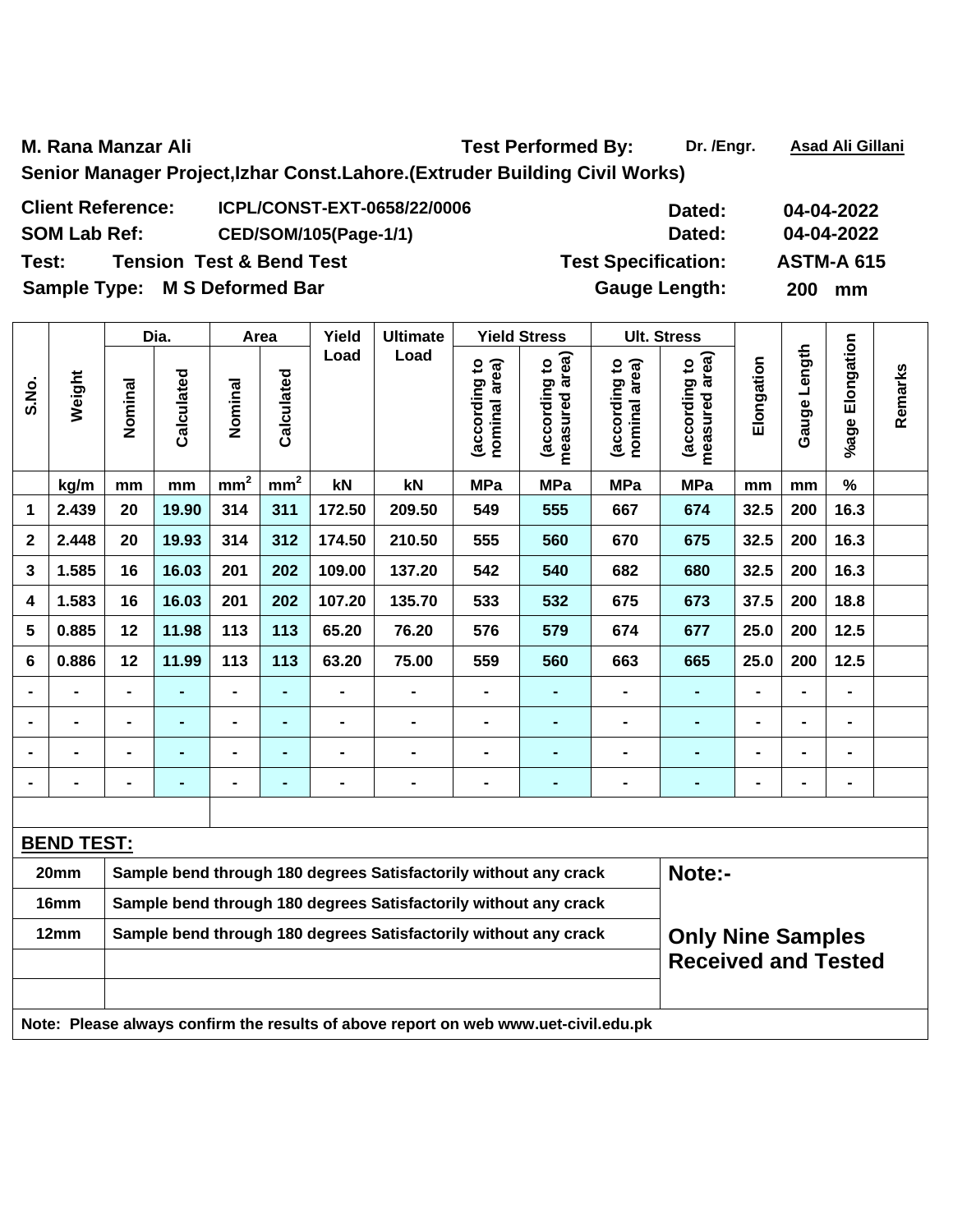**Muneeb Ahmad Tarar Test Performed By:** Dr. /Engr. Asad Ali Gillani

**Steel)** 

**Project Engr.Centure Ventures, Lahore (Century 1)** 

**Client Reference: CV1/SRT/02 SOM Lab Ref: 106 (Page-1/1) Dated: 02-04-2022 Dated: 04-04-2022 Test: Tension Test & Bend Test Test Specification: ASTM-A-615 Deformed Bar (Kamran** 

**Gauge Length: 8 inch Sample Type:** 

|              |                   |                | Dia.       |                              | Area            | Yield                        | <b>Ultimate</b>                                                                     |                                | <b>Yield Stress</b>                |                                | <b>Ult. Stress</b>                                    |                |                |                 |         |
|--------------|-------------------|----------------|------------|------------------------------|-----------------|------------------------------|-------------------------------------------------------------------------------------|--------------------------------|------------------------------------|--------------------------------|-------------------------------------------------------|----------------|----------------|-----------------|---------|
| S.No.        | Weight            | Nominal        | Calculated | Nominal                      | Calculated      | Load                         | Load                                                                                | nominal area)<br>(according to | area)<br>(according to<br>measured | (according to<br>nominal area) | measured area)<br>(according to                       | Elongation     | Gauge Length   | %age Elongation | Remarks |
|              | Ib/ft             | #              | in         | in <sup>2</sup>              | in <sup>2</sup> | <b>Tons</b>                  | <b>Tons</b>                                                                         | psi                            | psi                                | psi                            | psi                                                   | in             | in             | $\frac{9}{6}$   |         |
| 1            | 2.649             | 8              | 0.995      | 0.79                         | 0.778           | 26.76                        | 36.09                                                                               | 74700                          | 75860                              | 100740                         | 102300                                                | 1.20           | 8.0            | 15.0            |         |
| $\mathbf{2}$ | 2.667             | 8              | 0.999      | 0.79                         | 0.784           | 23.96                        | 34.35                                                                               | 66880                          | 67390                              | 95900                          | 96640                                                 | 1.40           | 8.0            | 17.5            |         |
| 3            | 1.468             | 6              | 0.741      | 0.44                         | 0.431           | 12.13                        | 17.38                                                                               | 60810                          | 62080                              | 87120                          | 88940                                                 | 1.60           | 8.0            | 20.0            |         |
| 4            | 1.473             | 6              | 0.743      | 0.44                         | 0.433           | 12.39                        | 17.76                                                                               | 62080                          | 63090                              | 89010                          | 90450                                                 | 1.50           | 8.0            | 18.8            |         |
|              |                   |                |            | $\blacksquare$               |                 | $\blacksquare$               |                                                                                     |                                |                                    |                                |                                                       |                |                |                 |         |
|              | $\blacksquare$    | $\blacksquare$ | ٠          | $\blacksquare$               | $\blacksquare$  | $\blacksquare$               | $\blacksquare$                                                                      | $\blacksquare$                 | $\blacksquare$                     | $\blacksquare$                 | $\blacksquare$                                        | $\blacksquare$ | $\blacksquare$ | $\blacksquare$  |         |
|              | -                 | ۰              | ٠          | $\overline{\phantom{0}}$     | ۰               | $\blacksquare$               | $\blacksquare$                                                                      | $\blacksquare$                 | $\blacksquare$                     | $\blacksquare$                 | ۰                                                     | $\blacksquare$ |                | $\blacksquare$  |         |
|              | $\blacksquare$    | $\blacksquare$ | ٠          | $\qquad \qquad \blacksquare$ |                 | $\qquad \qquad \blacksquare$ | $\blacksquare$                                                                      | $\blacksquare$                 | $\blacksquare$                     | $\blacksquare$                 | $\blacksquare$                                        | $\blacksquare$ |                | $\blacksquare$  |         |
|              | $\blacksquare$    |                |            | $\blacksquare$               |                 | $\blacksquare$               | $\blacksquare$                                                                      | $\blacksquare$                 |                                    | ۰                              | $\blacksquare$                                        | $\blacksquare$ |                | $\blacksquare$  |         |
|              |                   |                |            | -                            |                 |                              |                                                                                     |                                |                                    |                                |                                                       |                |                | $\blacksquare$  |         |
|              |                   |                |            |                              |                 |                              |                                                                                     |                                |                                    |                                |                                                       |                |                |                 |         |
|              | <b>BEND TEST:</b> |                |            |                              |                 |                              |                                                                                     |                                |                                    |                                |                                                       |                |                |                 |         |
|              | # 8               |                |            |                              |                 |                              | Sample bend through 180 degrees Satisfactorily without any crack                    |                                |                                    |                                | Note:-                                                |                |                |                 |         |
|              | # 6               |                |            |                              |                 |                              | Sample bend through 180 degrees Satisfactorily without any crack                    |                                |                                    |                                |                                                       |                |                |                 |         |
|              |                   |                |            |                              |                 |                              |                                                                                     |                                |                                    |                                | <b>Only Six Samples</b><br><b>Received and Tested</b> |                |                |                 |         |
|              |                   |                |            |                              |                 |                              | Note: Please always confirm the results of above report on web www.uet-civil.edu.pk |                                |                                    |                                |                                                       |                |                |                 |         |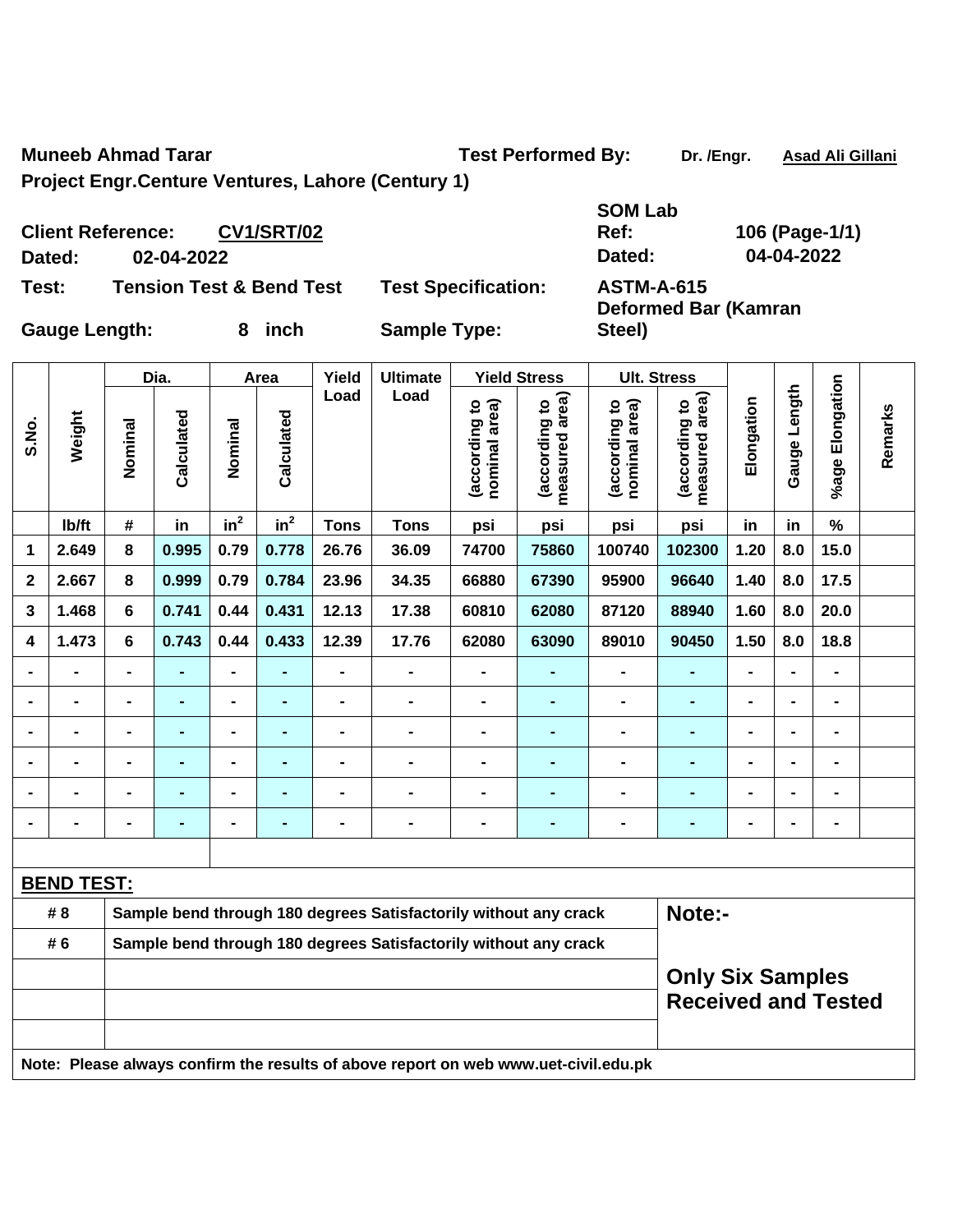Engr. Mian Mubashar Rafiq **Test Performed By:** Dr. /Engr. Wasim Abbas **PM Union Developers Lhr.(const. Of Union Luxury Apartments,Etihad Town Lahore.)** 

**Client Reference: UA/SO/2022/017 Dated: 04-04-2022 Dated: 04-04-2022 Test: Tension Test & Bend Test Test Specification: ASTM-A-615** 

Gauge Length: 8 inch Sample Type: Deformed Bar (Afco Steel)

**SOM Lab Ref: 107 (Page-1/1)** 

|                |                   | Dia.           |                | Area                         |                 | Yield          | <b>Ultimate</b>                                                                     |                                | <b>Yield Stress</b>             | <b>Ult. Stress</b>             |                                 |                |                |                                                         |         |
|----------------|-------------------|----------------|----------------|------------------------------|-----------------|----------------|-------------------------------------------------------------------------------------|--------------------------------|---------------------------------|--------------------------------|---------------------------------|----------------|----------------|---------------------------------------------------------|---------|
| S.No.          | Weight            | Nominal        | Calculated     | Nominal                      | Calculated      | Load           | Load                                                                                | (according to<br>nominal area) | (according to<br>measured area) | (according to<br>nominal area) | measured area)<br>(according to | Elongation     | Gauge Length   | %age Elongation                                         | Remarks |
|                | Ib/ft             | $\#$           | in             | in <sup>2</sup>              | in <sup>2</sup> | <b>Tons</b>    | <b>Tons</b>                                                                         | psi                            | psi                             | psi                            | psi                             | in             | in             | $\%$                                                    |         |
| 1              | 1.478             | 6              | 0.743          | 0.44                         | 0.434           | 15.97          | 19.27                                                                               | 80070                          | 81170                           | 96570                          | 97910                           | 1.20           | 8.0            | 15.0                                                    |         |
| $\mathbf{2}$   | 1.477             | $6\phantom{1}$ | 0.743          | 0.44                         | 0.434           | 15.97          | 19.32                                                                               | 80070                          | 81170                           | 96830                          | 98160                           | 1.00           | 8.0            | 12.5                                                    |         |
| $\blacksquare$ | $\blacksquare$    | $\blacksquare$ | ä,             | $\blacksquare$               | $\blacksquare$  | $\blacksquare$ | $\blacksquare$                                                                      | $\blacksquare$                 | $\blacksquare$                  | $\blacksquare$                 | $\blacksquare$                  | $\overline{a}$ | $\blacksquare$ | $\blacksquare$                                          |         |
|                | $\blacksquare$    | $\blacksquare$ | $\blacksquare$ | $\blacksquare$               | $\blacksquare$  | $\blacksquare$ | $\blacksquare$                                                                      | $\blacksquare$                 | $\blacksquare$                  | $\blacksquare$                 | $\blacksquare$                  | $\blacksquare$ |                | $\blacksquare$                                          |         |
|                |                   |                | $\blacksquare$ | $\blacksquare$               | $\blacksquare$  | $\blacksquare$ | $\blacksquare$                                                                      | $\blacksquare$                 | $\blacksquare$                  | $\blacksquare$                 | $\blacksquare$                  | $\blacksquare$ |                | $\blacksquare$                                          |         |
| $\blacksquare$ | -                 | $\blacksquare$ | $\blacksquare$ | $\blacksquare$               | $\blacksquare$  | $\blacksquare$ | $\blacksquare$                                                                      | $\blacksquare$                 | -                               | $\blacksquare$                 | ۰                               | $\blacksquare$ | $\blacksquare$ | $\blacksquare$                                          |         |
| $\blacksquare$ | $\blacksquare$    | $\blacksquare$ | $\blacksquare$ | $\blacksquare$               | $\blacksquare$  | $\blacksquare$ | $\blacksquare$                                                                      | $\blacksquare$                 | -                               | $\blacksquare$                 | ۰                               | $\blacksquare$ | $\blacksquare$ | $\blacksquare$                                          |         |
| $\blacksquare$ | $\blacksquare$    | $\blacksquare$ | ٠              | $\qquad \qquad \blacksquare$ | $\blacksquare$  | $\blacksquare$ | $\blacksquare$                                                                      | $\blacksquare$                 | $\blacksquare$                  | $\blacksquare$                 | $\blacksquare$                  | $\blacksquare$ | $\blacksquare$ | $\blacksquare$                                          |         |
| $\blacksquare$ | $\blacksquare$    | $\blacksquare$ | ٠              | $\qquad \qquad \blacksquare$ | $\blacksquare$  | $\blacksquare$ | $\blacksquare$                                                                      | $\blacksquare$                 | $\blacksquare$                  | $\blacksquare$                 | $\blacksquare$                  | $\blacksquare$ |                | $\blacksquare$                                          |         |
| $\blacksquare$ | $\blacksquare$    | $\blacksquare$ | $\blacksquare$ | $\blacksquare$               | $\blacksquare$  | $\blacksquare$ | $\blacksquare$                                                                      | $\blacksquare$                 | -                               | $\blacksquare$                 | ä,                              | $\blacksquare$ |                | $\blacksquare$                                          |         |
|                |                   |                |                |                              |                 |                |                                                                                     |                                |                                 |                                |                                 |                |                |                                                         |         |
|                | <b>BEND TEST:</b> |                |                |                              |                 |                |                                                                                     |                                |                                 |                                |                                 |                |                |                                                         |         |
|                | # 6               |                |                |                              |                 |                | Sample bend through 180 degrees Satisfactorily without any crack                    |                                |                                 |                                | Note:-                          |                |                |                                                         |         |
|                |                   |                |                |                              |                 |                |                                                                                     |                                |                                 |                                |                                 |                |                |                                                         |         |
|                |                   |                |                |                              |                 |                |                                                                                     |                                |                                 |                                |                                 |                |                | <b>Only Three Samples</b><br><b>Received and Tested</b> |         |
|                |                   |                |                |                              |                 |                | Note: Please always confirm the results of above report on web www.uet-civil.edu.pk |                                |                                 |                                |                                 |                |                |                                                         |         |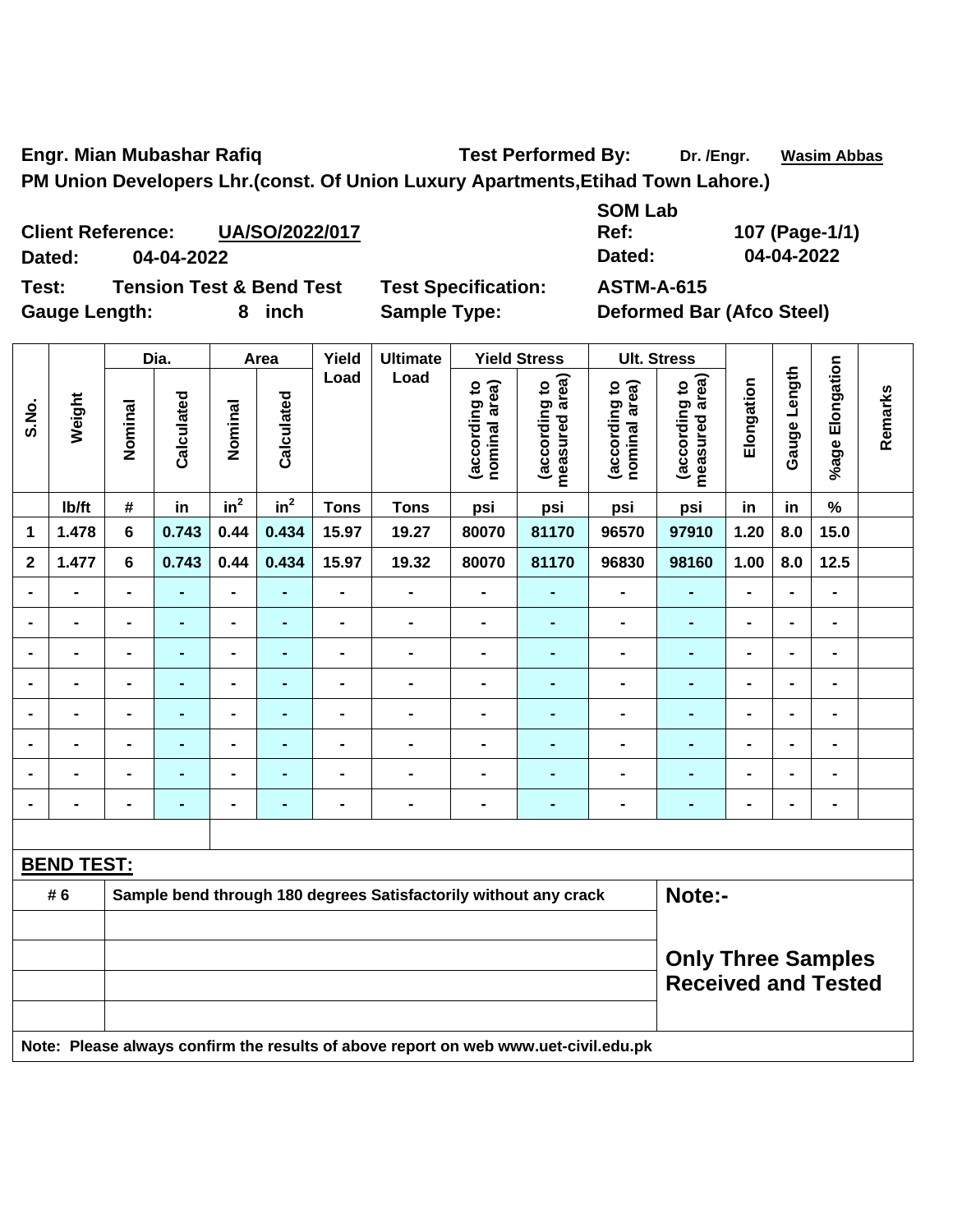Kamran Khalid Pr. Engr (Civil) **Test Performed By:** Dr. /Engr. Asad Ali Gillani **WASO PAEC,Chashma.(Const Of Boundary Wall Security Reception And 07 Nos Watch Towers)** 

**Client Reference: WASO-CMD-LOI-152/C/622 Dated: 28-03-2022 Dated: 04-04-2022 Test: Tension Test & Bend Test Test Specification: ASTM-A-615 Deformed Bar (Al Moiz Steel)** 

|                |                   |                         | Dia.           |                | Area           | Yield          | <b>Ultimate</b>                                                                     |                                | <b>Yield Stress</b>             |                                | <b>Ult. Stress</b>                                    |                |              |                 |         |
|----------------|-------------------|-------------------------|----------------|----------------|----------------|----------------|-------------------------------------------------------------------------------------|--------------------------------|---------------------------------|--------------------------------|-------------------------------------------------------|----------------|--------------|-----------------|---------|
| S.No.          | Weight            | Nominal                 | Calculated     | Nominal        | Calculated     | Load           | Load                                                                                | (according to<br>nominal area) | measured area)<br>(according to | nominal area)<br>(according to | measured area)<br>(according to                       | Elongation     | Gauge Length | %age Elongation | Remarks |
|                | lb/ft             | #                       | in             | $in^2$         | $in^2$         | <b>Tons</b>    | <b>Tons</b>                                                                         | psi                            | psi                             | psi                            | psi                                                   | in             | in           | $\frac{1}{2}$   |         |
| 1              | 1.541             | $6\phantom{a}$          | 0.759          | 0.44           | 0.453          | 14.22          | 20.66                                                                               | 71280                          | 69230                           | 103570                         | 100600                                                | 1.40           | 8.0          | 17.5            |         |
| $\mathbf 2$    | 1.549             | $6\phantom{a}$          | 0.761          | 0.44           | 0.455          | 14.17          | 20.69                                                                               | 71020                          | 68680                           | 103720                         | 100300                                                | 1.50           | 8.0          | 18.8            |         |
| 3              | 0.670             | $\overline{\mathbf{4}}$ | 0.501          | 0.20           | 0.197          | 6.57           | 8.97                                                                                | 72510                          | 73610                           | 98920                          | 100430                                                | 1.40           | 8.0          | 17.5            |         |
| 4              | 0.671             | $\overline{\mathbf{4}}$ | 0.501          | 0.20           | 0.197          | 6.27           | 8.92                                                                                | 69130                          | 70190                           | 98360                          | 99860                                                 | 1.40           | 8.0          | 17.5            |         |
| $\blacksquare$ |                   | $\blacksquare$          | $\blacksquare$ | $\blacksquare$ |                | $\blacksquare$ | $\blacksquare$                                                                      | $\blacksquare$                 | $\blacksquare$                  | $\blacksquare$                 | ۰                                                     | $\blacksquare$ |              | $\blacksquare$  |         |
| $\blacksquare$ | $\blacksquare$    | $\blacksquare$          | $\blacksquare$ | $\blacksquare$ | ٠              | $\blacksquare$ | $\blacksquare$                                                                      | $\blacksquare$                 | $\blacksquare$                  | $\blacksquare$                 | ۰                                                     | $\blacksquare$ |              | $\blacksquare$  |         |
|                |                   | $\blacksquare$          | ۰              | $\blacksquare$ | $\blacksquare$ | $\blacksquare$ | $\blacksquare$                                                                      | $\blacksquare$                 | $\blacksquare$                  | $\blacksquare$                 | ۰                                                     | $\blacksquare$ |              | $\blacksquare$  |         |
| $\blacksquare$ | $\overline{a}$    | $\blacksquare$          | $\blacksquare$ | $\blacksquare$ | ٠              | $\blacksquare$ | $\blacksquare$                                                                      | $\blacksquare$                 | $\blacksquare$                  | $\blacksquare$                 | $\blacksquare$                                        | $\blacksquare$ |              | $\blacksquare$  |         |
|                |                   | $\blacksquare$          | $\blacksquare$ | $\blacksquare$ | ٠              | $\blacksquare$ | $\blacksquare$                                                                      | $\blacksquare$                 | $\blacksquare$                  | $\blacksquare$                 | $\blacksquare$                                        | $\blacksquare$ |              | $\blacksquare$  |         |
|                |                   | $\blacksquare$          | $\blacksquare$ |                | ٠              | $\blacksquare$ | $\blacksquare$                                                                      | $\blacksquare$                 | $\blacksquare$                  | $\blacksquare$                 | $\blacksquare$                                        | $\blacksquare$ |              | $\blacksquare$  |         |
|                |                   |                         |                |                |                |                |                                                                                     |                                |                                 |                                |                                                       |                |              |                 |         |
|                | <b>BEND TEST:</b> |                         |                |                |                |                |                                                                                     |                                |                                 |                                |                                                       |                |              |                 |         |
|                | # 6               |                         |                |                |                |                | Sample bend through 180 degrees Satisfactorily without any crack                    |                                |                                 |                                | Note:-                                                |                |              |                 |         |
|                | #4                |                         |                |                |                |                | Sample bend through 180 degrees Satisfactorily without any crack                    |                                |                                 |                                |                                                       |                |              |                 |         |
|                |                   |                         |                |                |                |                |                                                                                     |                                |                                 |                                | <b>Only Six Samples</b><br><b>Received and Tested</b> |                |              |                 |         |
|                |                   |                         |                |                |                |                |                                                                                     |                                |                                 |                                |                                                       |                |              |                 |         |
|                |                   |                         |                |                |                |                | Note: Please always confirm the results of above report on web www.uet-civil.edu.pk |                                |                                 |                                |                                                       |                |              |                 |         |

**SOM Lab Ref: 108 (Page-1/1)** 

Gauge Length: 8 inch Sample Type: